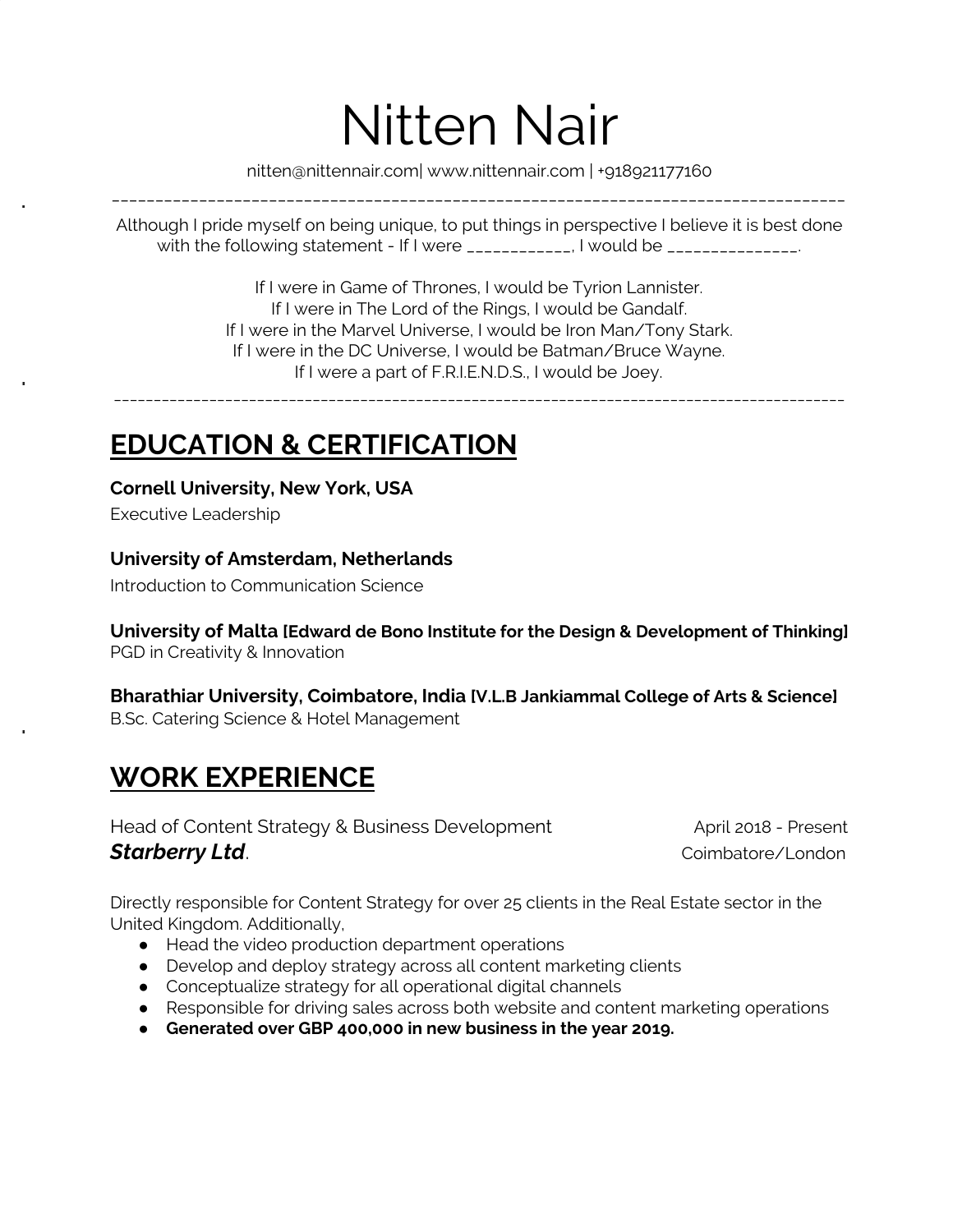### Regional Marketing Manager (MENA) May 2016 - September 2017

*Huawei**Technologies* Dubai, UAE

Handle all marketing operations for the Middle East Hosting Division

- Coordinate with PR and Social Media agencies to ensure representation in all major media channels and establish a share of voice.
- Perform in-depth market study to enter new markets and prepare marketing forecasts.
- Define the Brand and prepare advertising collateral & UI/UX requirements with the design team.
- Managed the e-commerce element of the video platform to predict and identify trends, user interests, conversion, special offers, loyalty programs and subscription pricing.
- **Signed deals with 3 major telecom operators under target markets and oversaw 2 version launches of muchTV**.

Brand & Communications Manager (MEA, Iran & Turkey) May 2014 - April 2016 **Changyou** Dubai, UAE

Liaise between the Marketing & Operations divisions to establish the organization in Middle East, Africa, Turkey & Iran.

- Directly handle all Social Media, PR and branding functions along with agencies for the region and is responsible for achieving all KPI's as defined by the Regional User Operations team.
- Responsible for all marketing communications and outbound messaging from the company and the brand for all products launched regionally.
- Work with the product, content and editorial teams to design and implement popular content, promote it and deliver target oriented results.
- Worked along with product team to set up the paid elements and shopping cart functionality within the mobile app.
- **● Increased regional downloads by 6% MOM, awarded Best Social Media content among 8 regional offices 3 months in a row and increased DAU, MAU by 8%.**

### Head of Digital & Social Media February 2012 - May 2014 *BUZ* **Management & Marketing Consulting** *Consulting* **Dubai, UAE**

Set up and head the Digital and Social Media department.

- Recruited and managed the team while building the division profile and client base.
- Responsibilities included Campaign Planning, Budget allocation, Strategic Direction, Team management, Portfolio development, Content development, Communication strategy development, ATL & BTL activity adaptation and Digital Planning.
- **● Oversaw over 15 clients, increased monthly billing by 200% and maintained 35% profitability of the department.**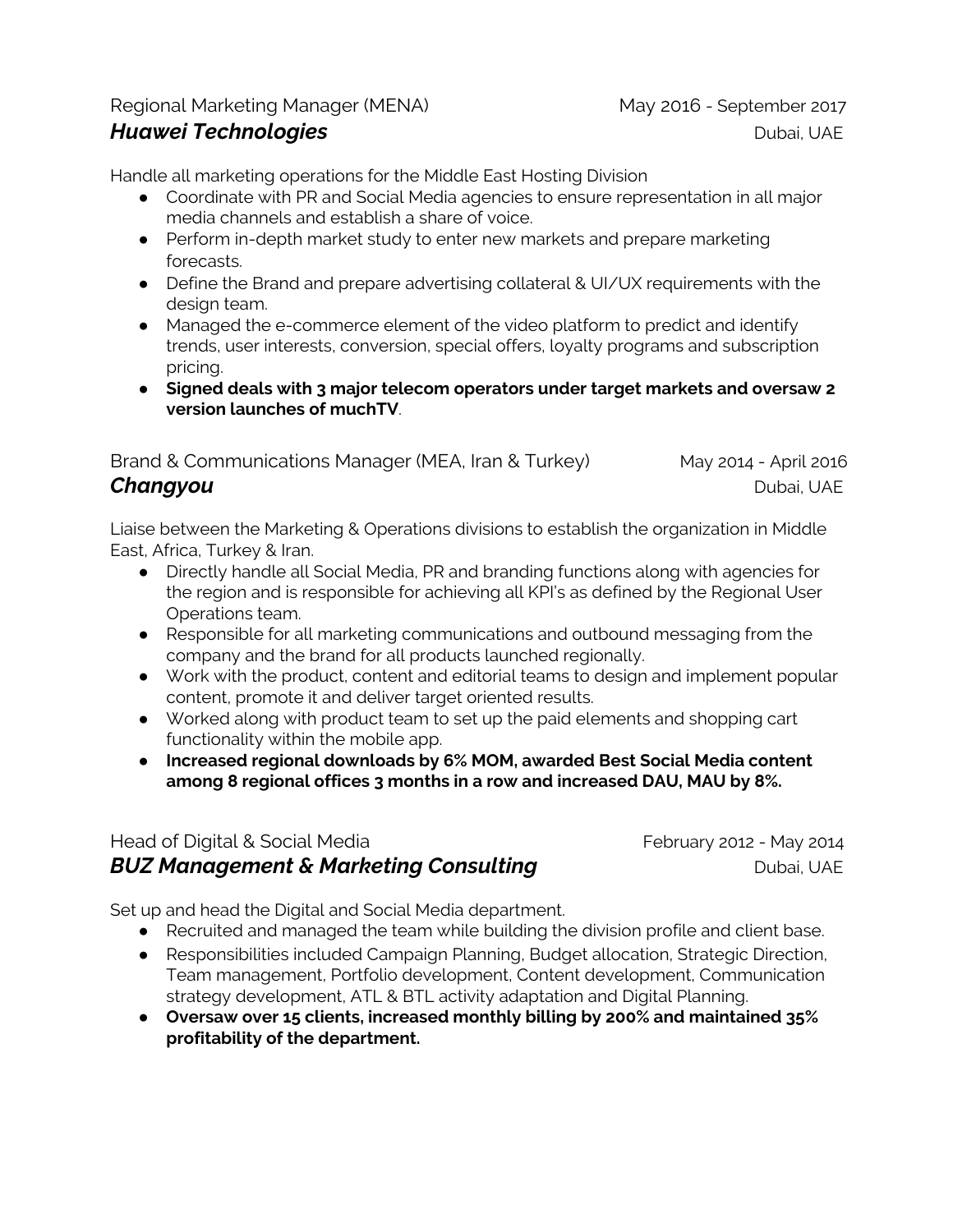Founder & CEO February 2009 - September 2010 *Zephyr 2 Zenith Group* Kochi, India

- An event and artiste management company that focused on rock shows, DJ nights, music events and promotions.
- Successfully executed over 15 events and 5 TV shows.
- Expanded into training and development, soft skills training for college students.
- **● Launched Coimbatore's first lifestyle website.**
- **●** Closed down the company to pursue further education*.*

Founder & Chief Consultant November 2006 - January 2009 *Khaali Glass Consulting* Bangalore, India

- A company that provides beverage and theme-based services for private parties and F&B establishments.
- Conceptualized and successfully executed over 75 house/private parties.
- **Successfully exited by selling off the company and assets**.

Head Bartender May 2005 - October 2006 *J W* Marriott Mumbai, India

Headed the beverage operations for the Lobby Bar.

- Responsibilities included: Inventory Control, FLR, Staff Rota, BSA Standards, Bar operations, Client servicing, Operations.
- **Increased overall revenue by 45% for the Lobby Bar operations on a YOY basis**.

# **CONSULTING PROJECTS**

### *Ci CORP FZE* (1 year)

Dubai, UAE

Provide ongoing consulting on digital strategy for clients and conceptualize innovative campaign ideas. Coordinate with business and technical teams to execute short term projects and campaigns.

### *K Kompany* (6 months)

### Dubai, UAE

Set up a completely new department that functions independently of existing business operations. Train new hires and set up standard operating procedures and documentation templates.

### *Hug Digital* (6 months)

Dubai, UAE Assignment for a Key Client with objectives of acquiring new business clients, establishing an